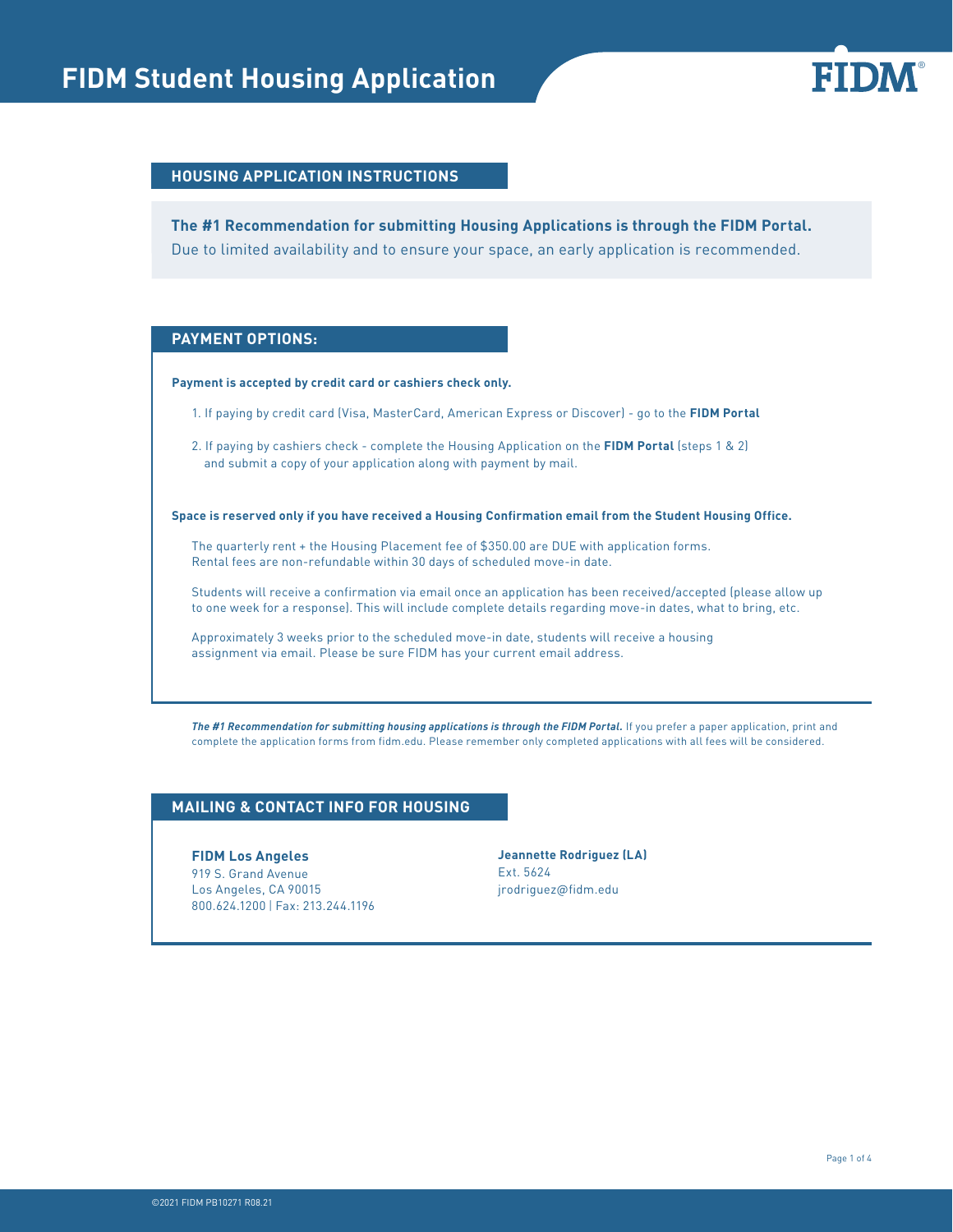|                             |                                             | FIDM STUDENT HOUSING APPLICATION                                                                                                                                                                             |      |                               |                          |        |                    |                     |
|-----------------------------|---------------------------------------------|--------------------------------------------------------------------------------------------------------------------------------------------------------------------------------------------------------------|------|-------------------------------|--------------------------|--------|--------------------|---------------------|
|                             |                                             |                                                                                                                                                                                                              |      |                               |                          |        |                    | <b>Today's Date</b> |
|                             | <b>Admission Advisor's Name</b>             |                                                                                                                                                                                                              |      |                               | <b>Student ID Number</b> |        |                    |                     |
| <b>Student's Name</b>       |                                             |                                                                                                                                                                                                              |      | Gender:                       | Male                     | Female |                    | Age                 |
|                             |                                             |                                                                                                                                                                                                              |      |                               |                          |        |                    |                     |
| <b>Current Phone Number</b> |                                             | <b>Cell Phone Number</b>                                                                                                                                                                                     |      |                               |                          |        | E-mail             |                     |
| Number                      |                                             | <b>Street</b>                                                                                                                                                                                                |      | Apt #                         | City                     |        | <b>State</b>       | Zip                 |
|                             |                                             | Move-In Quarter (Please Check One):                                                                                                                                                                          |      |                               |                          |        |                    |                     |
| Winter                      | Spring                                      | Summer                                                                                                                                                                                                       | Fall |                               |                          |        | <b>Downtown LA</b> |                     |
|                             |                                             |                                                                                                                                                                                                              |      |                               | Year                     |        |                    |                     |
|                             |                                             | In order to reserve a space in FIDM Housing, <b>BOTH placement and quarterly housing fees</b> are required to be submitted with the application.                                                             |      |                               |                          |        |                    |                     |
|                             |                                             |                                                                                                                                                                                                              |      |                               |                          |        |                    |                     |
|                             |                                             | <b>Housing Preference (Please Check One):</b>                                                                                                                                                                |      |                               |                          |        |                    |                     |
|                             |                                             | Shared bedroom in a 2 bedroom, 2 bath apartment                                                                                                                                                              | >>   | $*$ \$4,350 (\$350 + \$4,000) |                          |        |                    |                     |
|                             |                                             | Private bedroom in a 2 bedroom, 2 bath apartment                                                                                                                                                             | >>   | $*$ \$8,350 (\$350 + \$8,000) |                          |        |                    |                     |
|                             |                                             | *Housing fees are subject to increase on the 1st of January each year.                                                                                                                                       |      |                               |                          |        |                    |                     |
|                             |                                             | All Student Housing properties have been selected by the FIDM Housing Office. For detailed information regarding these individual properties,                                                                |      |                               |                          |        |                    |                     |
|                             |                                             |                                                                                                                                                                                                              |      |                               |                          |        |                    |                     |
|                             |                                             | please visit the Housing section on fidm.edu. Your property assignment will be finalized through the FIDM Housing Office and is based upon                                                                   |      |                               |                          |        |                    |                     |
|                             |                                             | availability only. Therefore, FIDM is not able to accommodate personal requests for certain properties.                                                                                                      |      |                               |                          |        |                    |                     |
|                             |                                             |                                                                                                                                                                                                              |      |                               |                          |        |                    |                     |
|                             |                                             |                                                                                                                                                                                                              |      |                               |                          |        |                    |                     |
|                             | <b>HOUSING ASSIGNMENT PROCESS</b>           |                                                                                                                                                                                                              |      |                               |                          |        |                    |                     |
|                             |                                             | Two different Housing letters will be sent to you via email.<br>1. Housing Acceptance letters are sent immediately upon receipt of your completed application.                                               |      |                               |                          |        |                    |                     |
|                             |                                             | This letter will inform you of your move-in date and other important information.                                                                                                                            |      |                               |                          |        |                    |                     |
|                             |                                             | 2. Assignment letters are sent approximately 3 weeks prior to your move-in date. This letter will<br>inform you as to which property you have been assigned and provide instructions for checking-in.        |      |                               |                          |        |                    |                     |
| Please check yes or no:     |                                             |                                                                                                                                                                                                              |      |                               |                          |        |                    |                     |
|                             | Please budget additional costs for parking. | Will you have a car? (This does not guarantee a parking space.)                                                                                                                                              |      | Yes                           | No                       |        |                    |                     |
|                             |                                             | Are you open to co-ed living? (FIDM Student Housing will not place two students of the opposite sex in<br>a shared bedroom, but you may be asked to share an apartment with a roommate of the opposite sex.) |      |                               |                          |        | Yes                |                     |
|                             |                                             |                                                                                                                                                                                                              |      |                               |                          |        |                    |                     |
|                             |                                             | Roommate(s) Requested: (list names below if applicable):                                                                                                                                                     |      |                               |                          |        |                    |                     |
| 1.                          |                                             | 2.                                                                                                                                                                                                           |      |                               | 3.                       |        |                    | No                  |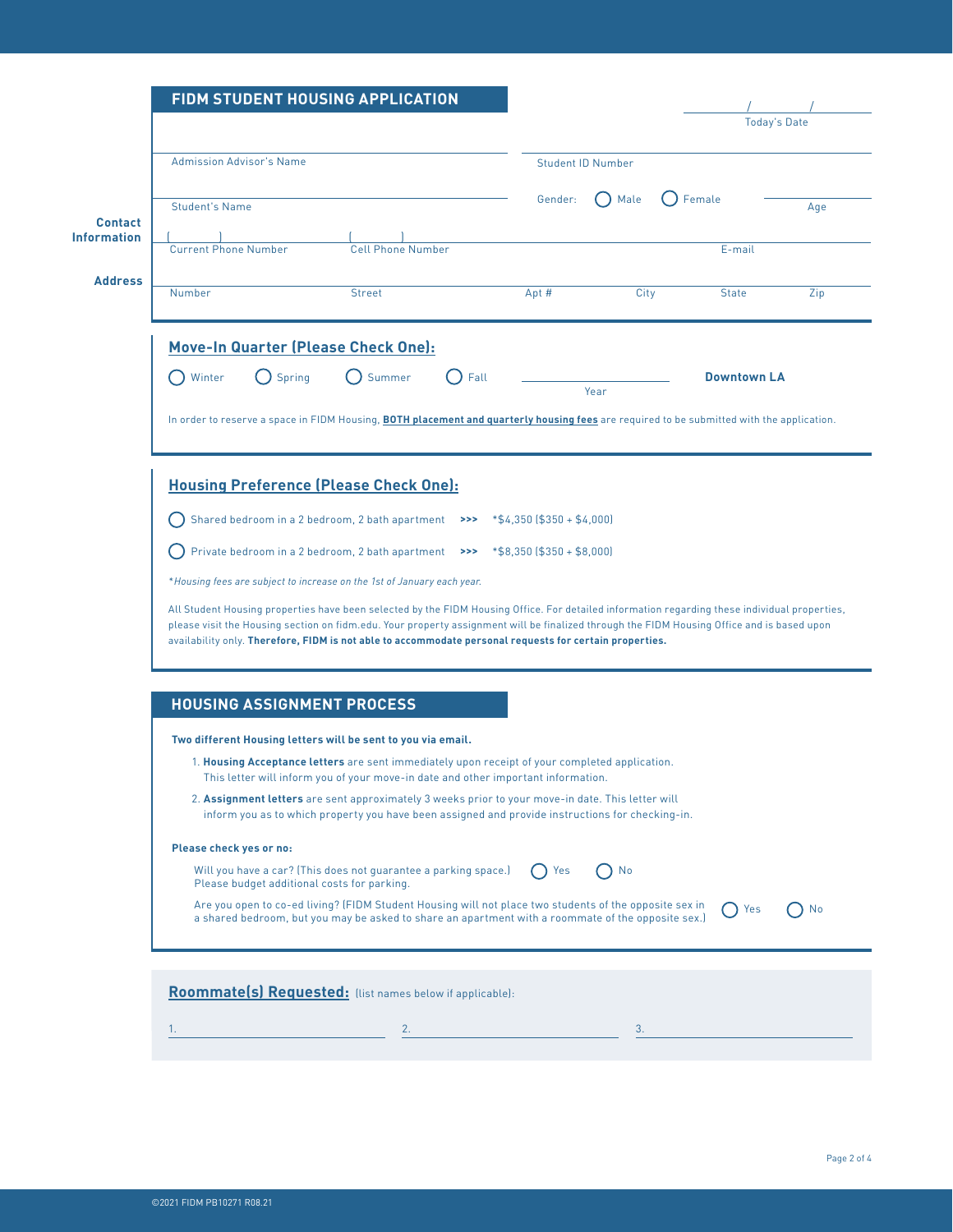#### **CONTACT INFORMATION**

I give permission to FIDM to release any/all housing information to person/s listed below. Please list name, relationship and contact information.

| Name | Relationship | Contact |  |
|------|--------------|---------|--|
|      |              |         |  |
|      |              |         |  |
|      |              |         |  |
| Name | Relationship | Contact |  |
|      |              |         |  |
|      |              |         |  |

#### **EMERGENCY CONTACT**

 $\bigcirc$ Check here if emergency contact is the same as above.

Name Relationship Contact Contact Contact Contact Contact Contact Contact Contact Contact Contact Contact Contact Contact Contact Contact Contact Contact Contact Contact Contact Contact Contact Contact Contact Contact Cont

### **MEDICAL INFORMATION**

**Disability:** Check here if not applicable.

Describe below any physical disabilities or other conditions that require special consideration with regard to your housing assignment.

#### $\bigcirc$ **Other Medical:** Check here if not applicable.

Please note below any additional medical information of which the FIDM Housing Office should be made aware (i.e. prescribed medications, special needs/equipment, etc.).

Student Signature: 2000 Contract Contract Contract Contract Contract Contract Contract Contract Contract Contract Contract Contract Contract Contract Contract Contract Contract Contract Contract Contract Contract Contract

/ /